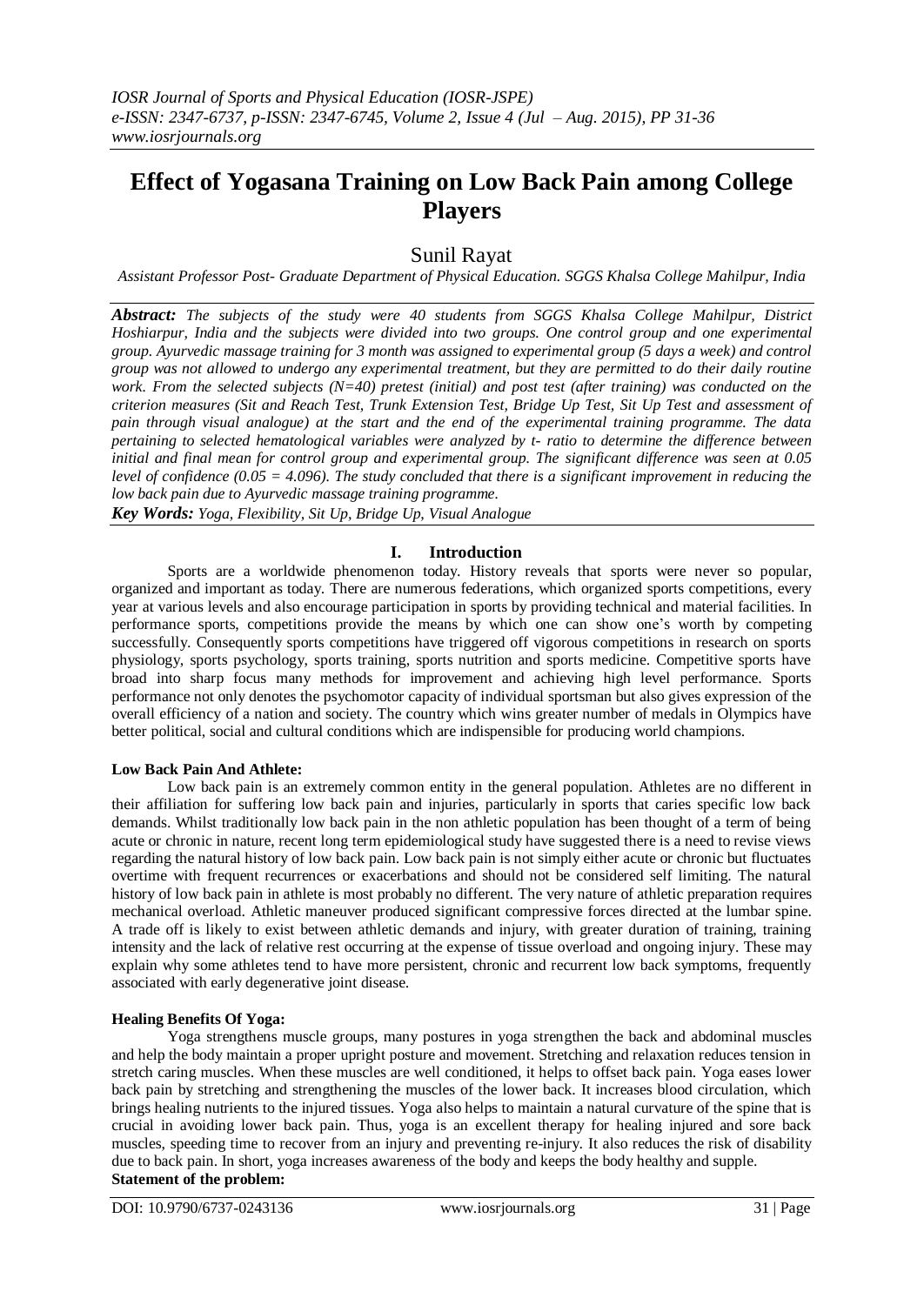The purpose of the study was to determine the effect of yoga asana training on low back pain among university players.

#### **Hypotheses:**

With available facts on the problem chosen for study, it was hypothesized that trained subjects would indicate a reduced low back pain after the treatment programme when compare with the untrained subjects.

### **Materials And Methods:**

### **Selection Of Subjects:**

Forty healthy boys students volunteered to participate in the study. The subjects were selected from the SGGS Khalsa College Mahilpur, District Hoshiarpur, India. The aged ranged from 18 to 28 years.

#### **Selection Of Variables**:

The investigator received the available scientific literature and on the basis of discussion, which reports feasibility, availability of instruments, equipments and the relevance of the variables to the present study the following variables were selected.

1. Sit and Reach test. 2. Trunk Extension test. 3. Bridge up test. 4. Sit Up test.

5. Assessment of pain through visual analogue.

#### **Training Programme:**

The subjects were training five days per week. The training programme was periodized for intensity and volume of training by using progressive load method and varied rest period and important to note is that non of subjects were performing any other strenuous activities out site of their experimental training programme.

#### **Experimental Design:**

All subjects were exposed to the experimental training programme, assigned to them. The controlled group is not undergoing any treatment condition. In this study a balanced random group design was used. The duration of the treatment was three weeks. Initially the subjects were divided into two equal groups in a number of 20 each. The experimental group receiving Ayurvedic massage treatment programme, and the controlled group did not involved any training programme.

#### **II. Data Collection And Analysis:**

Before the starting experimental training programme all the subjects had undergone an initial test on selected variables (Sit and Reach test, Trunk Extension test, Bridge Up test, Sit Up test and assessment of pain through visual analogue). After three weeks of training programme again all the subjects were tested the selected variables.

#### **Statistical Analysis:**

A statistical analysis of the data was accomplished by using t-ratio. Level of significance for this investigation was set at 0.05 level of confidence.

| <b>Table -1: 1 -</b> Tauo of Sit and Reach Test |           |        |         |        |       |                        |  |
|-------------------------------------------------|-----------|--------|---------|--------|-------|------------------------|--|
| Group                                           | Test      | Mean   | SD      | SE     |       | 2- tailed significance |  |
|                                                 | Pre test  | 8.1510 | 1.59222 | .35603 | 9.203 | .000                   |  |
| Group I                                         | Post test | 8.6484 | 1.40516 | .31420 |       |                        |  |
|                                                 | Pre test  | 7.5415 | 1.95277 | .43665 | 2.035 | .056                   |  |
| Group II                                        | Post test | 7.9040 | 1.67655 | .37489 |       |                        |  |

**Table -1: T-**ratio of Sit and Reach Test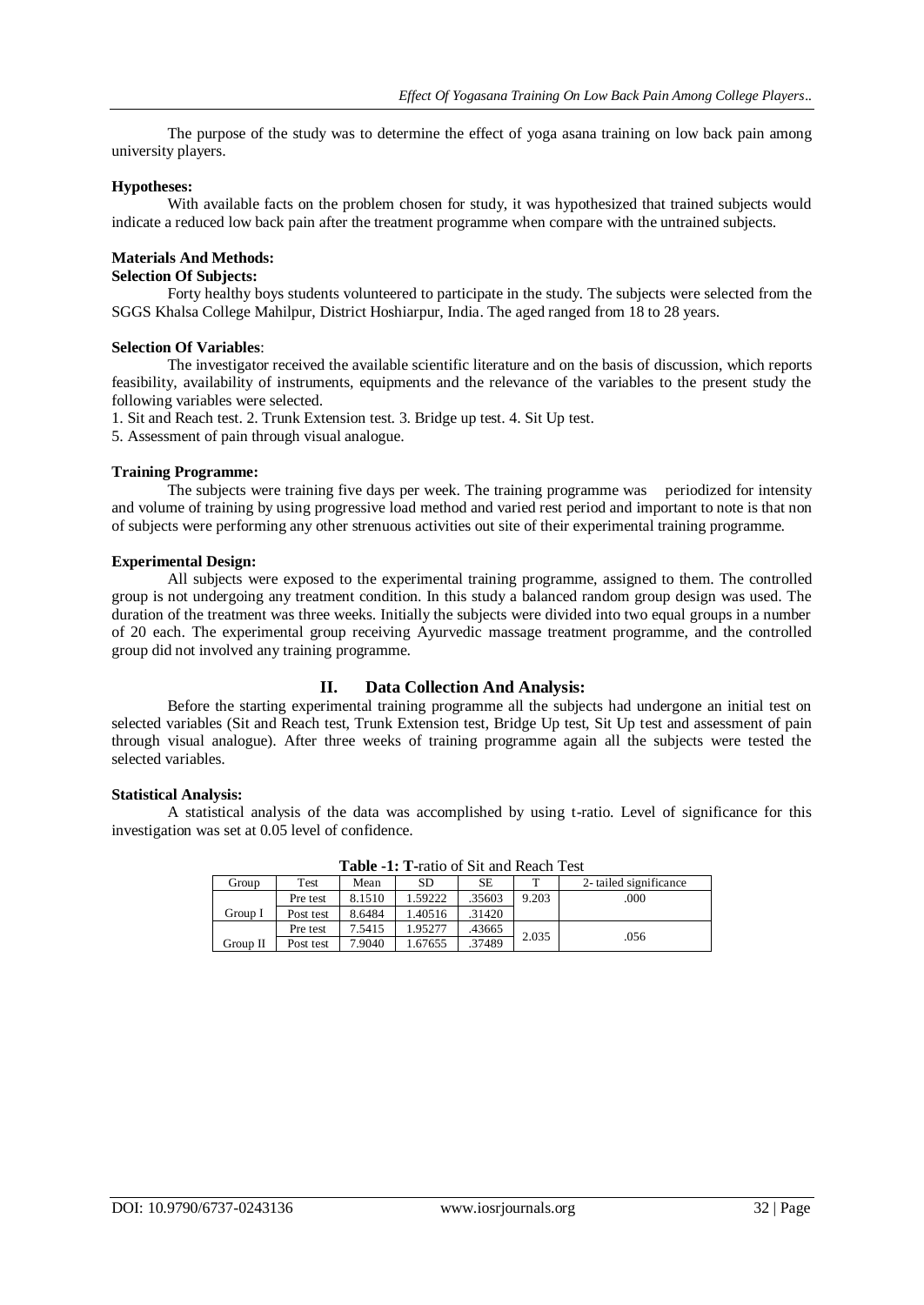

**Table -2:** T-ratio of Trunk Extension Test

| Group    | Test      | Mean   | SD.     | SE     |        | 2- tailed significance |
|----------|-----------|--------|---------|--------|--------|------------------------|
|          | Pre test  | 7.7000 | 1.12858 | .25236 | 12.706 | .000                   |
| Group I  | Post test | 9.6500 | .67082  | 15000  |        |                        |
|          | Pre test  | 7.6500 | 1.38697 | .31014 | 9.903  | .000                   |
| Group II | Post test | 9.3000 | 1.03110 | .23056 |        |                        |



| Group    | Test      | Mean   | SD     | SЕ     |        | 2- tailed significance |  |
|----------|-----------|--------|--------|--------|--------|------------------------|--|
|          | Pre test  | 14.200 | 1.151  | .25752 | 22.584 | .000                   |  |
| Group I  | Post test | 12.350 | 1.136  | .25418 |        |                        |  |
|          | Pre test  | 14.700 | 0.9233 | .20647 | 17.616 | .000                   |  |
| Group II | Post test | 12.950 | .050   | 23480  |        |                        |  |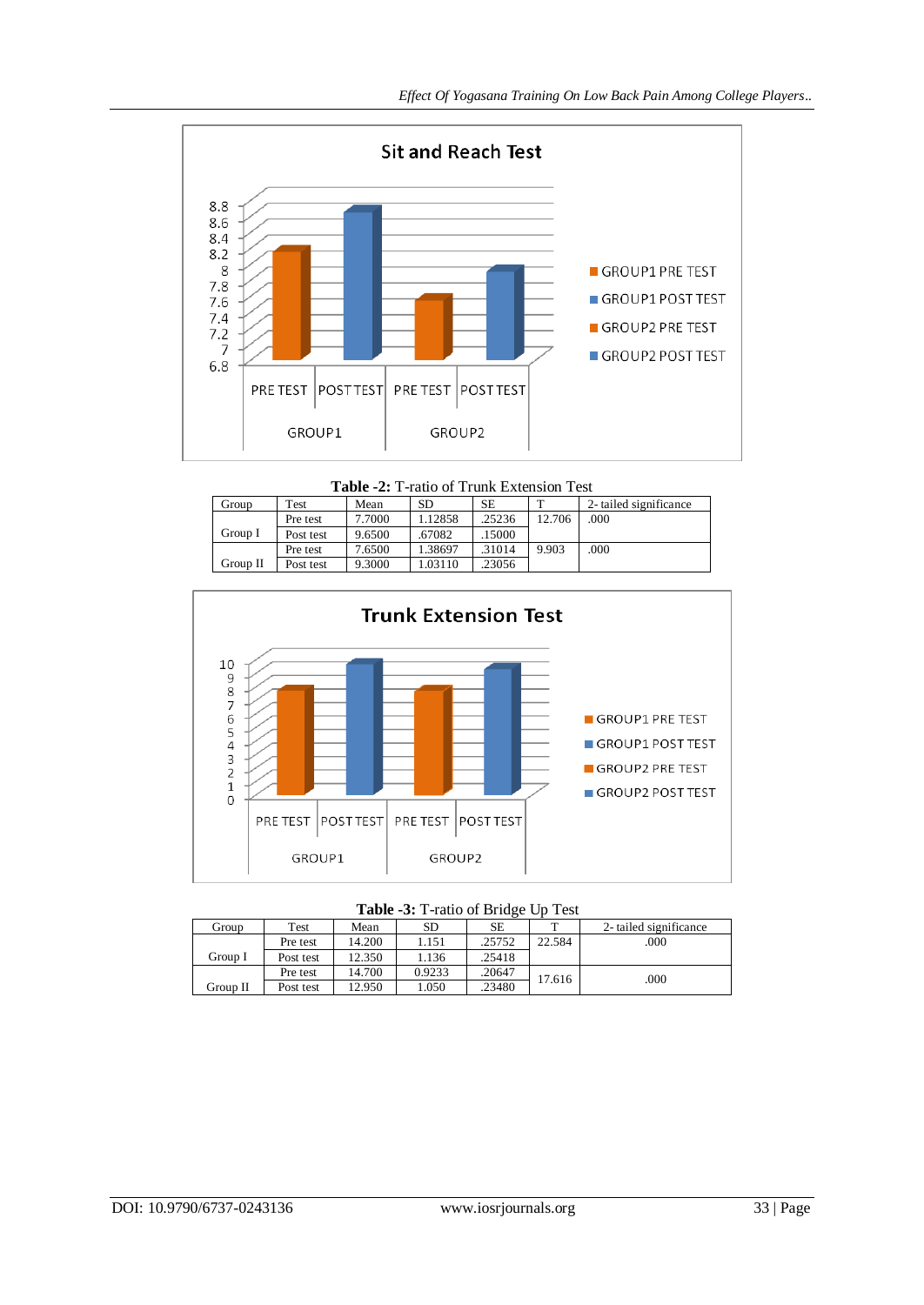

 **Table -4:** T-ratio of Sit UpTest

| Group    | Test      | Mean   | SD      | SE     | m      | 2-tailed significance |
|----------|-----------|--------|---------|--------|--------|-----------------------|
|          | Pre test  | 3.5000 | 1.39548 | .31204 | 10.510 | .000                  |
| Group I  | Post test | 4.6500 | 1.34849 | .30153 |        |                       |
|          | Pre test  | 3.6000 | 1.09545 | .24495 | 10.177 | .000                  |
| Group II | Post test | 4.9000 | 1.02084 | .22827 |        |                       |





| Group    | Mean   | SD    | SЕ    |      | 2- tailed significance |
|----------|--------|-------|-------|------|------------------------|
| Group I  | 0.8400 | 1.473 | ).095 | 8.89 | 0.000                  |
| Group II | .2400  | 723   | J.145 | 8.57 | 0.000                  |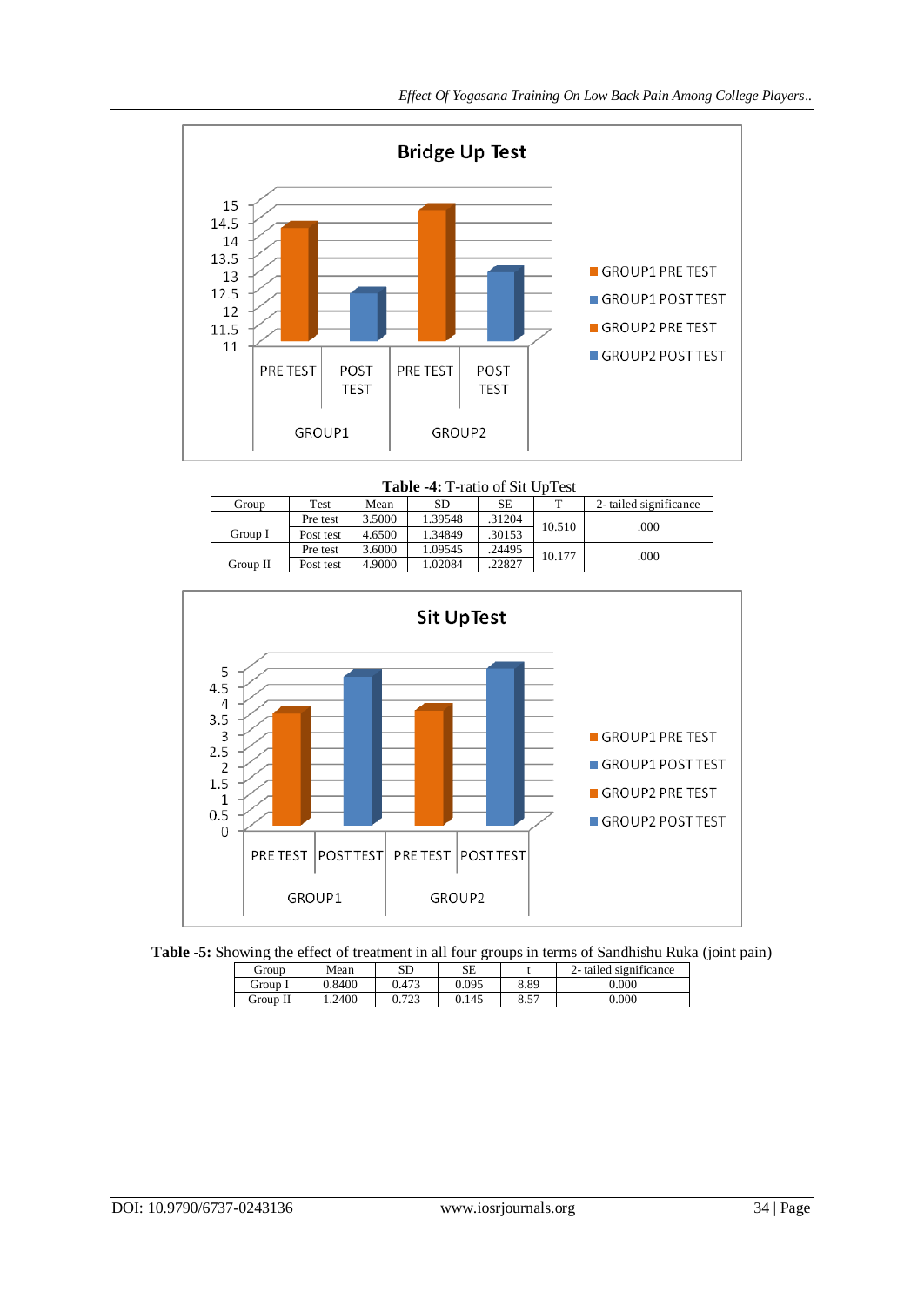

# **Mode of action of Yoga Asana**

**III. Discussion**

Yoga is a form of mind body fitness that involves a combination of muscular activity and internally directed mindful focus on awareness of the self, the breath, and the energy. Four basic principles underline the teaching and practices of yoga"s healing system. The first principle is the human body is holistic entity comprised of various interrelated dimensions inseparable from one another and the health or illness of anyone dimension affects the other dimension. The second principle is individuals and their needs are unique and therefore must be approached in a way that acknowledges this individuality and their practice must be tailored accordingly. The third principle is yoga is self empowering the students is his or her own healer. Yoga engages the students in the healing process by playing an active role in their journey towards health, the healing comes from within instead of from an outside source and a greater change of autonomy is achieved. The forth principle is that the quality and state of an individual mind is crucial to healing. When the individual has a positive mind state healing happens more quickly, whereas the mind state is negative healing may be prolonged.

Therapeutic yoga is defined as the application of yoga posture and practice to the treatment of health condition. Yoga therapy involves instruction in yogic practices and teaching to prevent reduce or alleviate structural, physiological, emotional and spiritual pain suffering or limitations. Yogic practices enhance muscular strength and body flexibility promote and improve respiratory and cardiovascular function, promote recovery from treatment of addiction, reduces stress, anxiety, depression and chronic pain, improve sleep pattern and enhance overall wellbeing and quality of life.

Improved flexibility is one of the first and most oblivious benefits of yoga. With condition practice comes a gradual loosening of the muscle and connective tissues surrounding the bones and joints, this is thought to be one reason that yoga is associated with reduced acts and pain. Yoga helps to build muscle mass and maintain muscle strength which protects from condition such as Arthritis, Osteoporosis and back pain. Dealing a yoga session the joints are taken through their full range of motion, squishing and soaking areas of cartilage not often used and bringing fresh nutrients, oxygen and blood to the area, which helps to prevent conditions like Arthritis and chronic pain. Without proper sustenance neglected areas of cartilage will eventually wear out and exposed the underline bone. Numerous studies have shown that asana, meditation or a combination of the two reduced pain with Arthritis, carpel tunnel syndrome, back pain and other chronic conditions. Yoga also increased proprioception and improve balance.

Yoga increases blood flow and levels of hemoglobin and red blood cells which allows to reach more oxygen to the body cells enhancing their function. Twisting poses bring out venous blood from internal organs and allowed oxygenated blood to flow in when the twist is released. Inverted poses encourage venous blood flow from the legs and pelvis back to the heart and then pumped through the lungs where it becomes freshly oxygenated. Many studies show yoga lowers the resting heart rate, increases endurance and can improve the maximum uptake and utilization of oxygen during exercise.

Numerous studies show that asana can reduce pain and disability while improving flexibility and functional mobility in people with number of conditions causing chronic pain. Additionally, in some cases use of pain medication was reduced or eliminated completely. Yoga was also shown to improve gait function and reduced age-related changes in gait among a group of healthy, non-obsess individual.